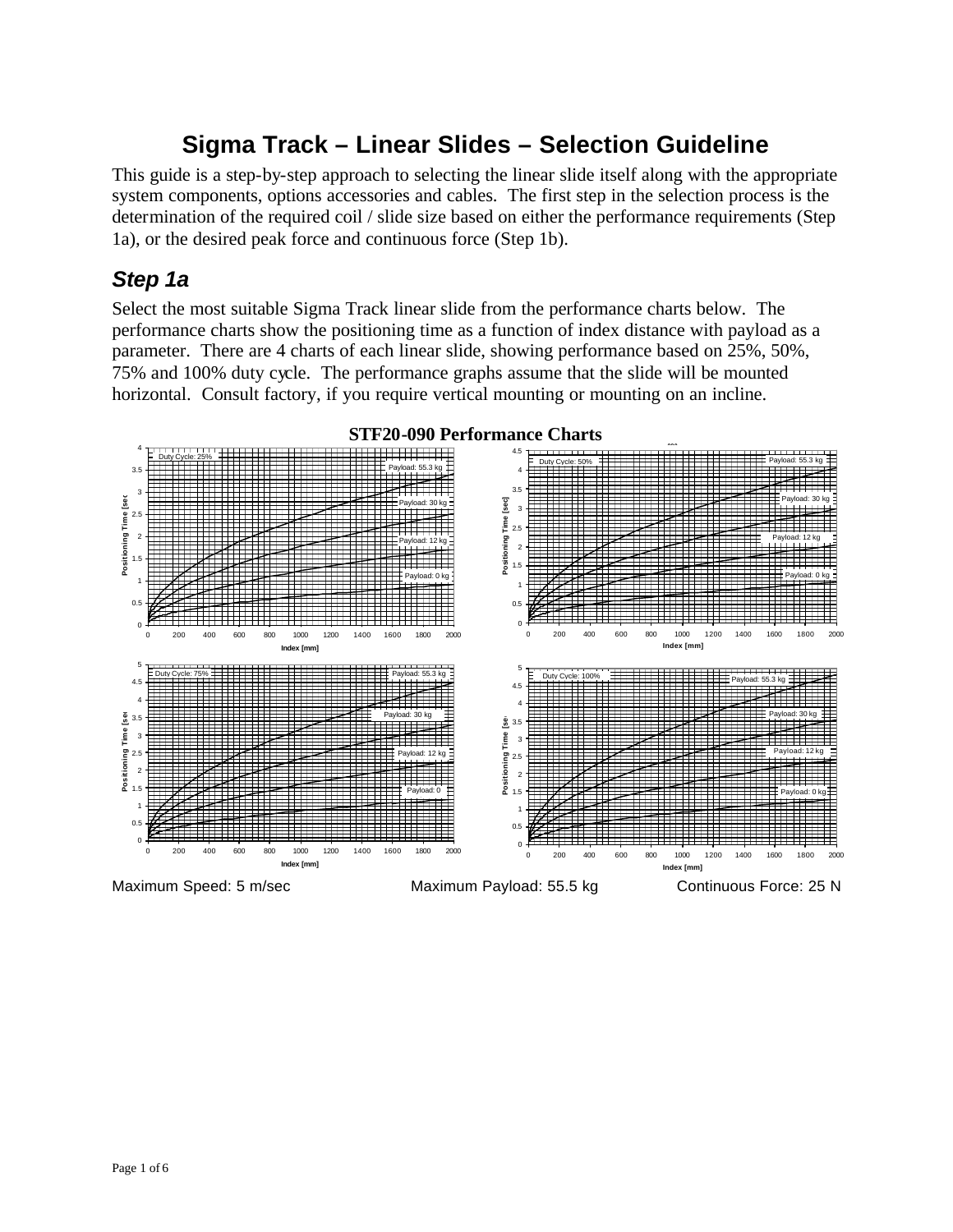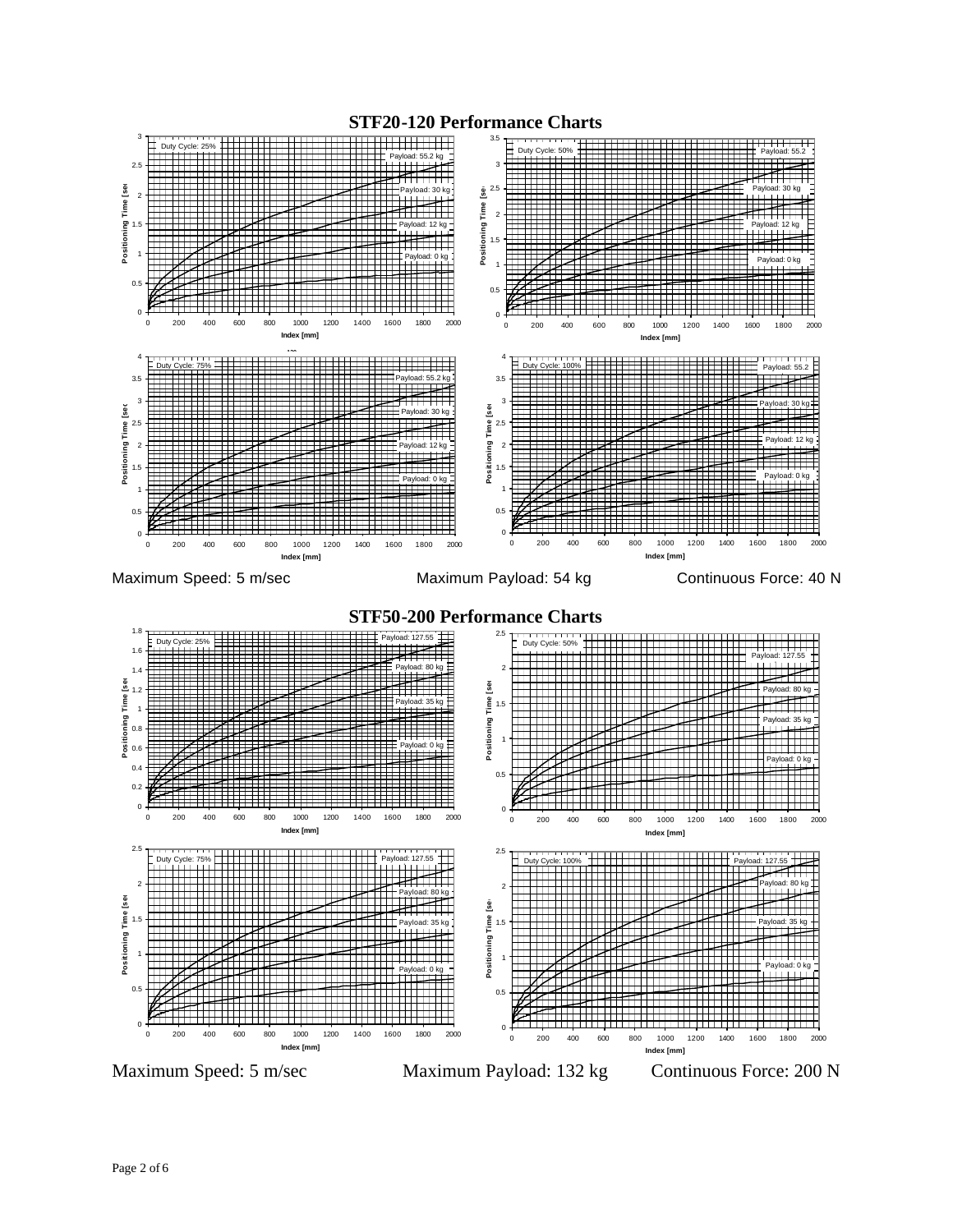

#### **Example**

| STF50-200  |
|------------|
| $1.25$ sec |
| $1,000$ mm |
| 70%        |
| 65kg       |
|            |

Note: Use the chart showing the performance of the STF50-200 slide at 75% duty cycle as follows:



## *Step 1b*

Select the coil / slide size based on desired payload, continuous force and peak force. The required peak force and continuous force have to be determined, either through sizing calculations or through empirical means.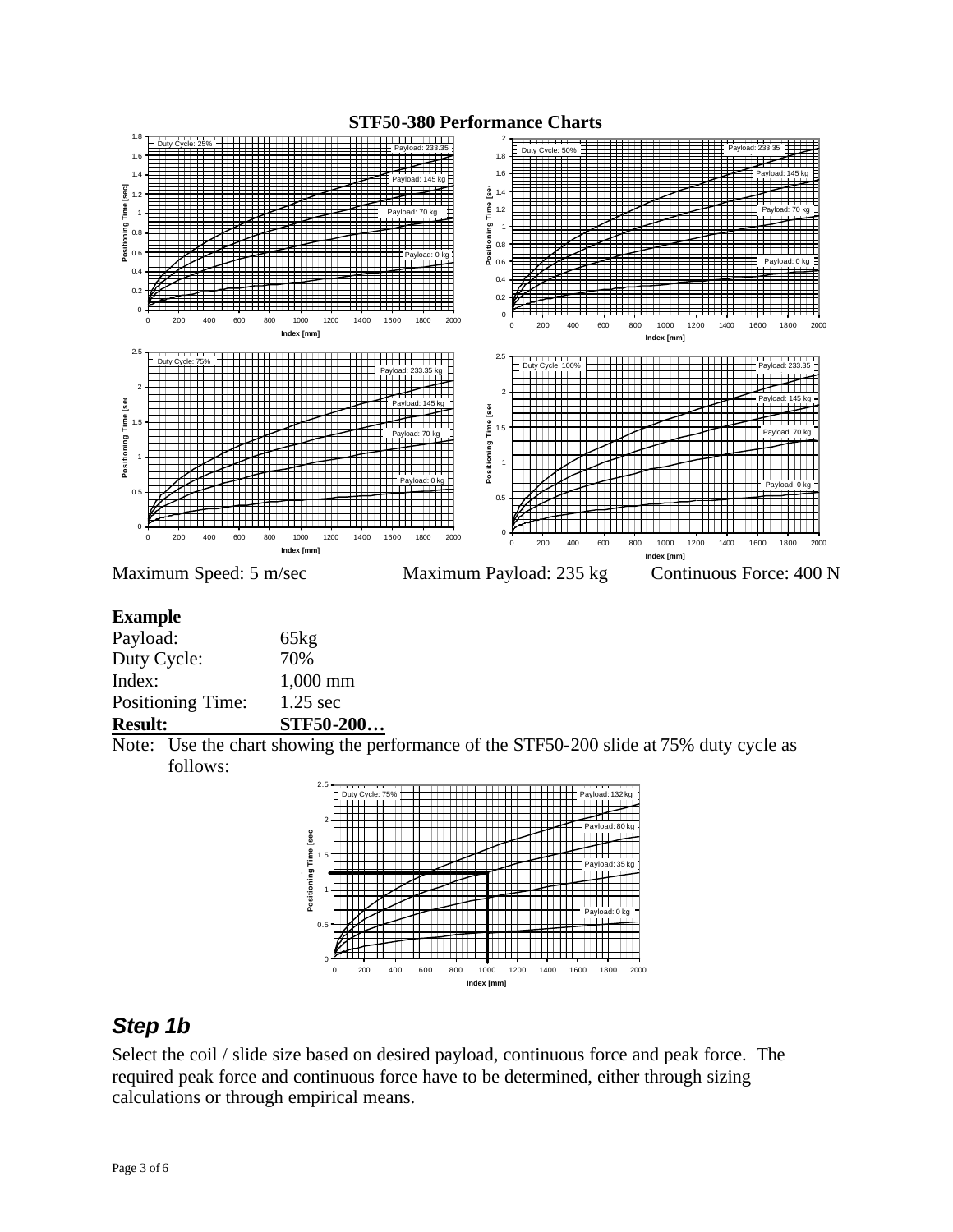Please note that the maximum useful application speed is 5 m/s. Consult Yaskawa's linear motor brochure KAE-S800-39-10 Page 35 for the sizing procedure. The selection of the coil automatically determines the required Yaskawa amplifier model. Use Table 1 to determine the required coil size / slide base model number and the appropriate amplifier size.

| Category                | Slide 1         | Slide 2       | Slide 3        | Slide 4             |
|-------------------------|-----------------|---------------|----------------|---------------------|
| Payload                 | Below $55.3$ kg | Below 55.2 kg | Below 127.5 kg | Below 233.3 kg      |
| <b>Continuous Force</b> | Below 25 N      | Below 40 N    | Below 200 N    | Below 400 N         |
| <b>Peak Force</b>       | Below 86 N      | Below 125 N   | Below 600 N    | <b>Below 1200 N</b> |
| <b>Model Number</b>     | STF20-090       | STF20-120     | STF50-200      | <b>STF50-380</b>    |
| Sigma II Amp.           | SDGH-02AE       | SGDH-02AE     | SGDH-08AE      | SGDH-15AE           |
| Legend Amp.             | SGDG-04GT       | SGDH-04GT     | SGDH-10GT      | SGDH-15GT           |

**Table 1**

#### **Example**

| <b>Result:</b>    | <b>STF50-200</b>                   |
|-------------------|------------------------------------|
| Peak Force:       | 220 N (requires Slide 3)           |
| Continuous Force: | 35 N (requires Slide 2 or higher)  |
| Payload:          | 50 kg (requires Slide 1 or higher) |

# *Step 1c*

Bearing Life

It is assumed that the linear motor slide is mounted horizontally with zero inclination.

It is also assumed that the center of mass of the payload is located in the absolute center of the carriage.

Based upon some assumptions, the estimated bearing service life of the Sigma Trac is approximately 40,000 km. This is a function of the center of mass, acceleration, environment, and other factors that will increase or decrease the bearing life.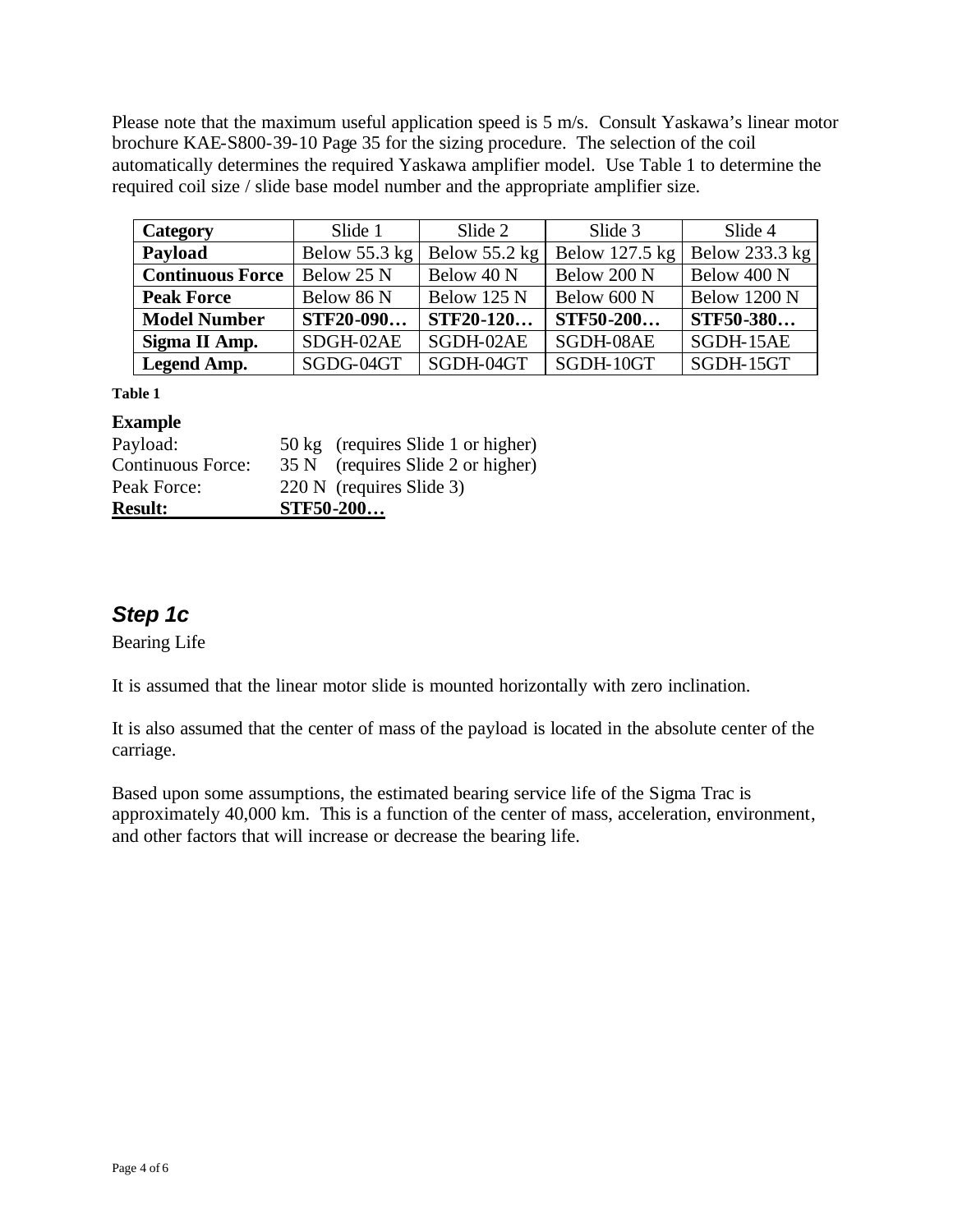# *Step 2*

The stroke length is reflected by in the position 8 of the slide part number STF20-090\_… Pick the applicable part number based on the desired stroke length or overall length of the linear slide from Table 2.

| <b>Stroke / Total Length [mm]</b> |                  |                  | <b>Order Code</b> |
|-----------------------------------|------------------|------------------|-------------------|
| STF20-090/200                     | <b>STF50-200</b> | <b>STF50-380</b> |                   |
|                                   |                  |                  |                   |
| 110/370                           | 130/485          | 190/725          | A                 |
| 350/610                           | 370/725          | 310/845          | B                 |
| 470/730                           | 490 / 845        | 490 / 1025       | $\mathbf C$       |
| 650/910                           | 670 / 1025       | 610/1145         | D                 |
| 770 / 1030                        | 790/1145         | 730 / 1265       | E                 |
| 890 / 1150                        | 910/1265         | 850 / 1385       | F                 |
| 1070 / 1330                       | 1030 / 1385      | 1030 / 1565      | G                 |
| 1190 / 1450                       | 1210/1565        | 1150 / 1685      | H                 |
| 1430 / 1690                       | 1330 / 1685      | 1390 / 1925      | I                 |
| 1550 / 1810                       | 1570 / 1925      | 1570 / 2105      | $\mathbf K$       |
| 1730 / 1990                       | 1750 / 2105      | 1690 / 2225      | L                 |
| 1850/2110                         | 1870 / 2225      | 1810 / 2345      | М                 |
| 1970 / 2230                       | 1990 / 2345      | 1930 / 2465      | N                 |
| 2150/2410                         | 2110 / 2465      | 2110 / 2645      | O                 |

**Table 2 Consult factory for other stroke lengths.**

### **Example**

| <b>Result:</b>  | <b>STF50-200H</b>                           |
|-----------------|---------------------------------------------|
| Desired Stroke: | 1100 mm (between 1030 mm and 1210 mm) – $H$ |
| Base Model:     | $STF50-200$                                 |

## *Step 3*

Table 1 shows applicable amplifier options for the Sigma Track linear slides. The ultimate choice of amplifier (Sigma Vs. Legend) depends on the application requirements and the desired motion-control option. Consult Yaskawa's Motion Control Products CD # YEA-CD-MTN-1 for a thorough discussion of this subject. For details on amplifier options refer to the Sigma II Servo System Product Catalog supplement # G-MI#99001G-SigmaII, the Legend Digital Torque Amplifier SGDG Product Catalog Supplement YEA-KAA-LGD-1 or the Motion Control Products CD # YEA-CD-MTN-1. It is also possible to order Sigma Track linear slides for use with other (than Yaskawa) amplifiers. This is reflected in the part number as follows: **STF50-200H-A…** Sigma II 200V or Legend (standard)

**STF50-200H-X…** Non Yaskawa Amplifier